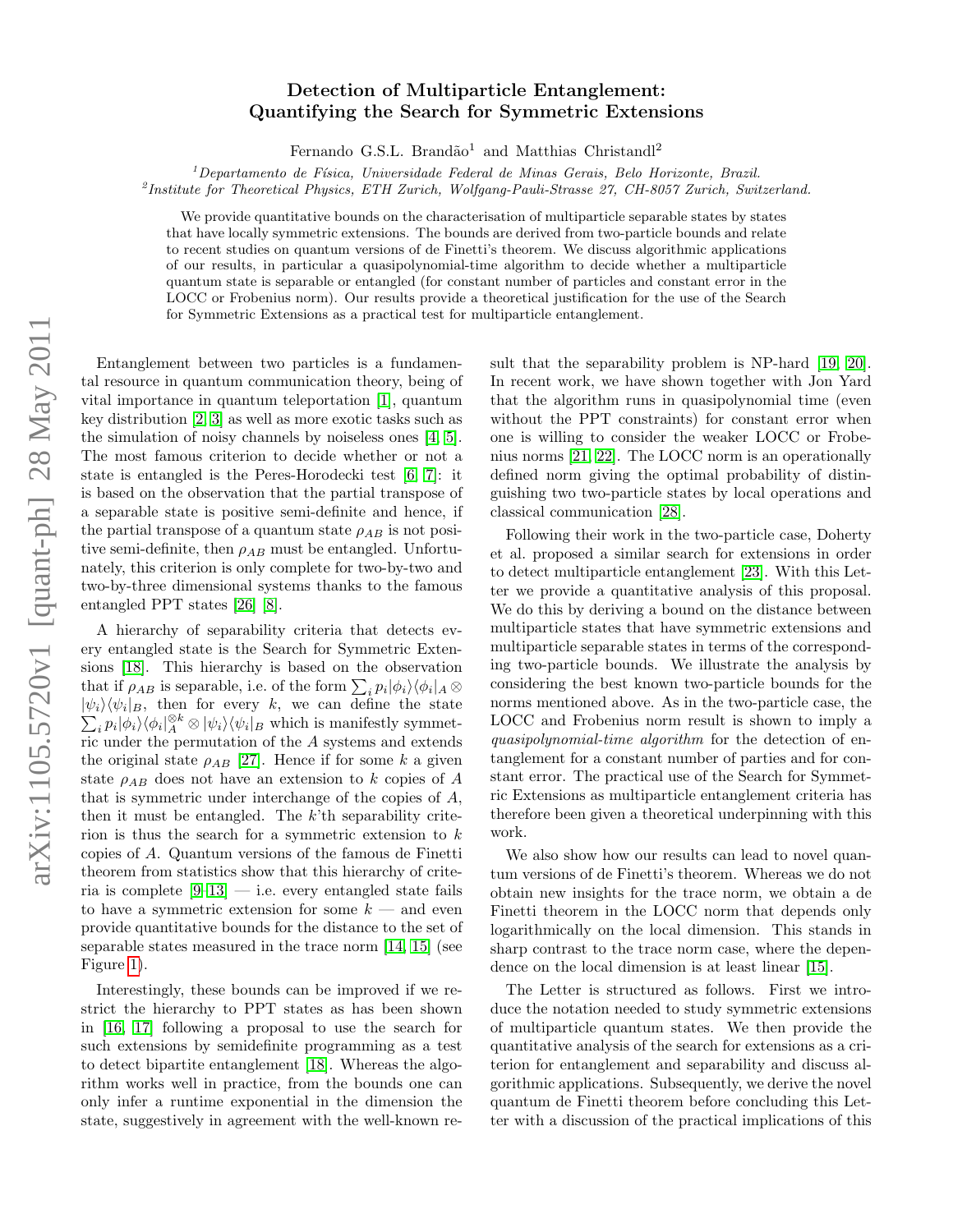

<span id="page-1-0"></span>FIG. 1: Illustration of the hierarchy for two particles

## work.

**Symmetric Extensions:** We denote by  $A_1, A_2, \cdots$ Hilbert spaces of finite but possibly different dimension |A<sub>i</sub>|. We let  $\mathcal{S}_{A_1:A_2:\dots:A_N} := \text{conv}\{|\phi_1\rangle\langle\phi_1|_{A_1} \otimes$  $|\phi_2\rangle\langle\phi_2|_{A_2}\cdots \otimes |\phi_N\rangle\langle\phi_N|_{A_N}$  be the set of separable states, where conv denotes the convex hull. We also define the convex sets of symmetrically extendible states  $\mathcal{E}_{A_1, A_2, \dots, A_N}^{k_1, k_2, \dots, k_N}$  consisting of all  $\rho_{A_1 \dots A_N}$  for which there is a state  $\rho_{S^{k_1}(A_1)\cdots S^{k_N}(A_N)}$  with

$$
\rho_{A_1\cdots A_N} = \text{tr}_{A_1^{k_1-1}\cdots A_N^{k_N-1}} \left(\rho_{S^{k_1}(A_1)\cdots S^{k_N}(A_N)}\right).
$$

Here,  $S^k(A)$  denotes the symmetric subspace of  $A^k \equiv$  $A^{\otimes k}$  and  $\operatorname{tr}_{A^{k-1}}$  stands for the partial trace of all but one of the A systems [\[29\]](#page-4-14).

In order to measure distances between quantum states we consider a norm  $|| * ||$  that is defined for all spaces of linear operators  $\mathcal{L}(A_1 \otimes \cdots \otimes A_N)$  and that may depend on the decomposition into tensor factors (here indicated by colons) satisfying the following compatibility conditions: For all finite dimensional  $A_1, A_2, \cdots, A_N, A'_1, A'_2, \cdots, A'_N, A'$  and for all completely positive trace preserving maps  $\Lambda_i : \mathcal{L}(A_i) \to$  $\mathcal{L}(A_i')$  we have

$$
||\Lambda_1 \otimes \Lambda_2 \otimes \cdots \otimes \Lambda_N(*)||_{A'_1:A'_2:\cdots:A'_N}
$$
  
\$\leq ||\*||\_{A\_1:A\_2:\cdots:A\_N}\$. (1)

and

$$
||*||_{A':A_1:A_2:\cdots:A_N} \le ||*||_{A'A_1:A_2:\cdots:A_N}.
$$
 (2)

An example of a norm which satisfies the two conditions is the trace norm which can be written in the form

$$
||X||_1 = \max_{0 \le M \le 1} tr((2M - 1)X).
$$

Note that it is independent of the split of the total Hilbert space into tensor products. A second norm satisfying the conditions is the LOCC norm, defined in analogy with the trace norm as

$$
||X||_{\text{LOCC}} := \max_{M \in \text{LOCC}} \text{tr}((2M - 1)X),
$$

where LOCC is the convex set of matrices  $0 \leq M \leq 11$ such that there is a two-outcome measurement  $\{M, 1\}$  – M} that can be realized by LOCC. Note that the LOCC norm does depend on the tensor product split.

We say that  $\delta \equiv \delta(|A|, |B|, k)$  is a two-particle bound for a norm  $||*||$  if for all  $\rho_{AB} \in \mathcal{E}^{k,1}_{A:B}$  there exists  $\sigma \in \mathcal{S}_{A:B}$ with (see Figure [1\)](#page-1-0)

$$
||\rho - \sigma||_{A:B} \le \delta(|A|, |B|, k).
$$

Note that  $\delta(|A|, |B|, k)$  does not equal  $\delta(|B|, |A|, k)$  in general. In fact, all known bounds either depend only on |A| or only on |B|.

Main Results: We derive two results that quantify the closeness of a separable state to a symmetrically extendible multiparticle state in terms of two-particle bounds. The first result is tailored to a two-particle bound that only depends on the dimension of A. For notational simplicity, we disregard the dimension of B by upper bounding it with  $\infty$ .

<span id="page-1-3"></span>**Theorem 1.** Let  $||*||$  be a norm that satisfies [\(1\)](#page-1-1) and [\(2\)](#page-1-2) and assume that  $\delta(|A|,|B|,k)$  is a two-particle bound for  $||*||$ . Then for all  $\rho \in \mathcal{E}_{A_1 \cdot A_2 \cdot \cdots \cdot A_N}^{k_1, k_2, \dots, k_N}$  there exists  $\sigma \in$  $\mathcal{S}_{A_1:A_2:\cdots:A_N}$  with

$$
||\rho - \sigma||_{A_1:A_2:\dots: A_N} \leq \sum_{i=1}^{N-1} \delta(|A_i|, \infty, k_i).
$$

Proof. By assumption there exists an extension  $\rho_{S^{k_1}(A_1)S^{k_2}(A_2)\cdots S^{k_N}(A_N)}$  of  $\rho_{A_1A_2\cdots A_N}$ . Since clearly  $\rho_{A_1S^{k_2}(A_2)\cdots S^{k_N}(A_N)} \in \mathcal{E}_{A_1:S^{k_2}(A_2)\cdots S^{k_N}(A_N)}^{k_1,1}$ there exists a state  $\sigma_{A_1S^{k_2}(A_2)\cdots S^{k_N}(A_N)}$  of the form

$$
\sigma_{A_1S^{k_2}(A_2)\cdots S^{k_N}(A_N)} = \sum_{i_1} p_{i_1} \chi_{A_1}^{i_1} \otimes \rho_{S^{k_2}(A_2)\cdots S^{k_N}(A_N)}^{i_1}
$$

such that

$$
||\rho - \sigma||_{A_1: S^{k_2}(A_2)\cdots S^{k_N}(A_N)} \leq \delta(|A_1|, \infty, k_1).
$$

<span id="page-1-1"></span>We now apply the same reasoning to each of the  $\rho_{\mathrm{S}^{k_2}(A_2)\cdots \mathrm{S}^{k_N}(A_N)}^{i_1}$  and find that there are states

<span id="page-1-2"></span>
$$
\sigma_{A_2S^{k_3}(A_3)\cdots S^{k_N}(A_N)}^{i_1} = \sum_{i_2} p_{i_2|i_1} \chi_{A_2}^{i_1i_2} \otimes \rho_{S^{k_3}(A_3)\cdots S^{k_N}(A_N)}^{i_1i_2}
$$

satisfying

$$
||\rho^{i_1} - \sigma^{i_1}||_{A_2: S^{k_3}(A_3)\cdots S^{k_N}(A_N)} \leq \delta(|A_2|, \infty, k_2).
$$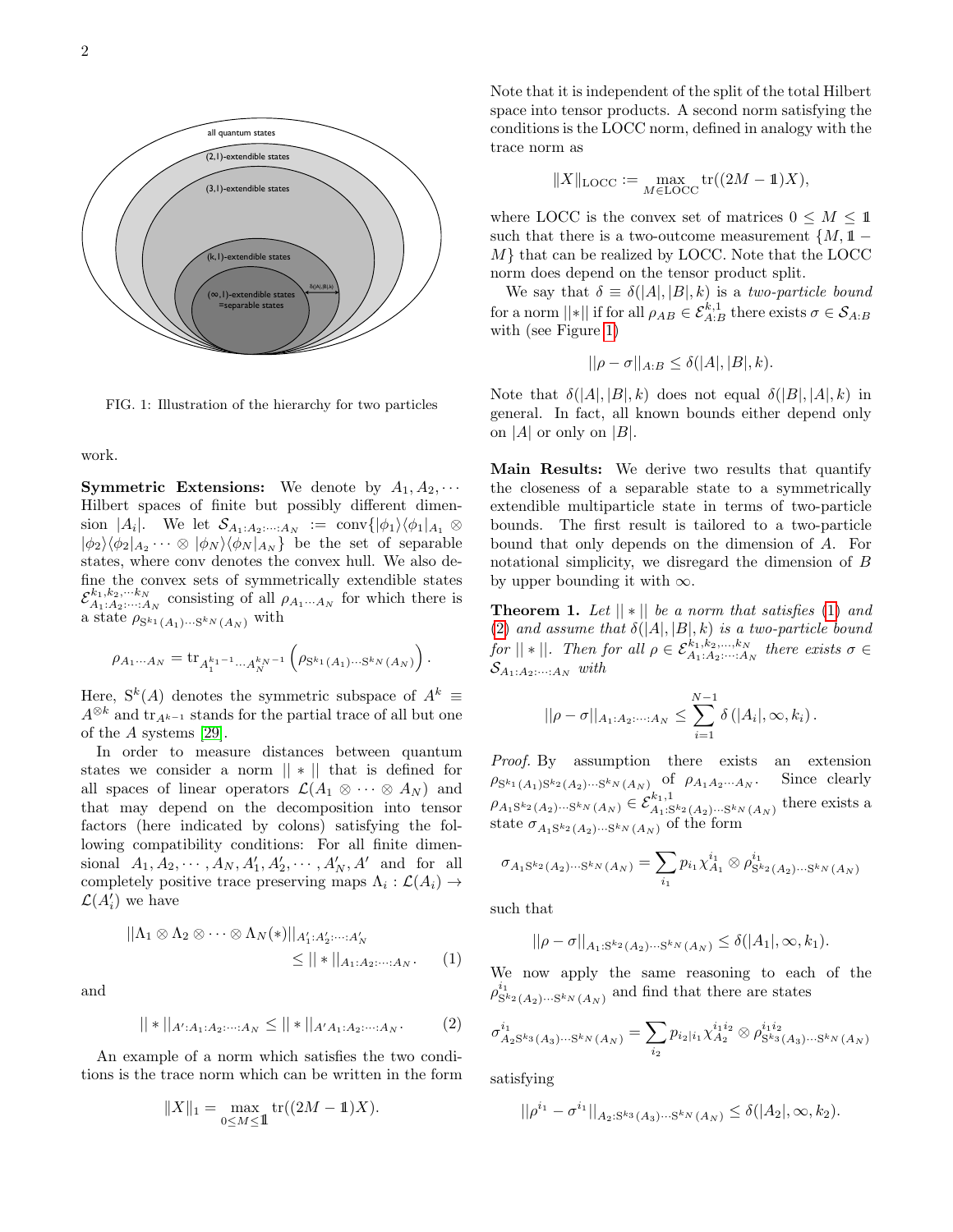We continue this way until

$$
||\rho^{i_1 i_2 \cdots i_{N-2}} - \sigma^{i_1 i_2 \cdots i_{N-2}}||_{A_{N-1}:S^{k_N}(A_N)}
$$
  
\$\leq \delta(|A\_{N-1}|, \infty, k\_{N-1})\$

for

σ

$$
i_1 i_2 \cdots i_{N-2} \atop A_{N-1} S^k N(A_N) = \sum_{i_{N-1}} p_{i_{N-1} | i_1 i_2 \cdots i_{N-2}} \times \chi_{A_{N-1}}^{i_1 i_2 \cdots i_{N-1}} \otimes \rho_{S^k N(A_N)}^{i_1 i_2 \cdots i_{N-1}}.
$$

In all estimates we now take the partial trace over the remaining extensions and append  $\chi^{i_1}_{A_1}\otimes \chi^{i_1i_2}_{A_2}\otimes \cdots \otimes \chi^{i_1i_2\cdots i_j}_{A_j}$  $A_j$ to the states  $\rho_{A_{i+1},i}^{i_1\cdots i_j}$  $i_1 \cdots i_j$ <sub> $A_{j+1} \cdots A_N$ </sub> and  $\sigma_{A_{j+1}}^{i_1 \cdots i_j}$  $A_{j+1}\cdots A_N$ . Since both operations are CPTP maps, this keeps the estimates valid due to [\(1\)](#page-1-1). Then we convert all the bounds into the norm  $|| * ||_{A_1:A_2:\dots:A_3}$  using [\(2\)](#page-1-2). Finally, we combine all the estimates with help of the triangle inequality.  $\Box$ 

A first corollary is obtained by combining the theorem with the quantum de Finetti theorem from [\[15\]](#page-4-5). From it, we recover the first part of the statement [\[18,](#page-4-1) Theorem 1] when all  $k_i$  approach infinity [\[30\]](#page-4-15).

**Corollary 1.** For all  $\rho \in \mathcal{E}^{k_1,\dots,k_N}_{A_1:A_2:\dots:A_N}$  there exists  $\sigma \in$  $\mathcal{S}_{A_1:A_2:\cdots:A_N}$  with

$$
||\rho - \sigma||_1 \le 4 \sum_{i=1}^{N-1} \frac{|A_i|}{k_i}
$$

.

In particular, for N systems of identical dimension d, there is an algorithm for deciding separability up to error  $\varepsilon$  in the trace norm running in time  $\exp(O(dN \log \frac{N}{\varepsilon}))$ .

*Proof.* The claim follows from the bound  $\delta(|A|, |B|, k)$  =  $4\frac{|A|}{k}$  $\frac{A_1}{k}$  in trace norm obtained in [\[15,](#page-4-5) Theorem II.8']. In order to investigate a bound on the runtime of the algorithm that searches for symmetric extensions, fix an error  $\varepsilon > 0$ , in other words, choose  $k = \lceil \varepsilon^{-1}(N-1)d \rceil$ . The dimension of the space in which we search for an extension then has dimension

$$
d|S^{k}(\mathbb{C}^{d})|^{N-1} \leq d(k+1)^{d-1} \leq \exp(O(dN \log \frac{dN}{\varepsilon})).
$$

Since the search for an extension is a semidefinite programme running in time polynomial in the number of variables (which is quadratic in the dimension), we obtain the claimed time complexity (cf. [\[22\]](#page-4-11) for more details in the bipartite case).  $\Box$ 

A second corollary of Theorem [1](#page-1-3) concerns the usefulness of combining the search for symmetric extensions with the PPT test. For this let  $\mathcal{E}_{A_1 \ldots A_n}^{k_1, k_2, \ldots, k_N, PPT}$  denote the set of states that have a symmetric extension which is furthermore PPT with respect to any partition of the particles into two groups [\[31\]](#page-4-16).

**Corollary 2.** For all  $\rho \in \mathcal{E}_{A_1 \cdot A_2 \cdot \cdots \cdot A_N}^{k_1, k_2 \cdot \ldots, k_N, PPT}$  there exists  $\sigma \in \mathcal{S}_{A_1:A_2:\cdots:A_N}$  with

$$
||\rho - \sigma||_1 \leq O\left(\sum_{i=1}^{N-1} \frac{|A_i|^2}{k_i^2}\right).
$$

Proof. We wish to use the two-particle bound of Navascues et al. [\[16,](#page-4-6) [17\]](#page-4-7) in the proof of Theorem [1.](#page-1-3) In order to do so, we need to assert that the states  $\rho^{i_1 i_2 \cdots i_j}$  that are being constructed with help of the construction of [\[16,](#page-4-6) [17\]](#page-4-7) are again PPT so that we can use their bound again. But this is guaranteed since by inspection of the proof in [\[16,](#page-4-6) [17\]](#page-4-7) the states are obtained by post-selection and hence retain their property of being PPT since the extension is PPT across the cut  $S^{k_i}(A_i)$ :  $\prod_{j=i+1}^N S^{k_i}(A_i)$ .

The following theorem is an alternative to Theorem [1](#page-1-3) tailored to two-particle bounds that only depend on the dimension of B. It will be particularly useful when considering the LOCC and Frobenius norms.

<span id="page-2-0"></span>**Theorem 2.** Let  $|| * ||$  be a norm that satisfies [\(1\)](#page-1-1) and [\(2\)](#page-1-2), assume that  $\delta(|A|, |B|, k)$  is a twoparticle bound for  $|| * ||$  and set  $(k_1, k_2, \cdots k_{N-1}, 1) :=$  $(\ell_1\ell_2 \cdots \ell_{N-1}, \ell_2\ell_3 \cdots \ell_{N-1}, \cdots, \ell_{N-1}, 1).$  For all  $\rho \in$  $\mathcal{E}_{A_1:A_2:\cdots:A_N}^{k_1,\ldots,k_N}$  there exists  $\sigma \in \mathcal{S}_{A_1:A_2:\cdots:A_N}$  with

$$
||\rho - \sigma||_{A_1:A_2:\dots:A_N} \leq \sum_{i=1}^{N-1} \delta(\infty, |A_{i+1}|, \ell_i).
$$

Proof. By assumption there exists an extension  $\rho_{S^{k_1}(A_1)S^{k_1}(A_2)\cdots S^{k_{N-1}}(A_{N-1})A_N}$  of  $\rho_{A_1A_2\cdots A_N}$ . Since clearly  $\rho_{B_{N-1}A_N} \in \mathcal{E}_{B_{N-1}A_N}^{\ell_{N-1},1}$ , where

$$
B_{N-1} := S^{k_1/\ell_{N-1}}(A_1)S^{k_2/\ell_{N-1}}(A_2) \cdots S^{k_{N-2}/\ell_{N-1}}(A_{N-2})A_{N-1},
$$

there exists a state

$$
\sigma_{B_{N-1}A_N} = \sum_{i_{N-1}} p(i_{N-1}) \rho_{B_{N-1}}^{i_{N-1}} \otimes \sigma_{A_N}^{i_{N-1}}
$$

satisfying

$$
||\rho_{B_{N-1}A_N} - \sigma_{B_{N-1}A_N}|| \leq \delta(\infty, |A_N|, \ell_{N-1}).
$$

We then repeat the same argument for the states  $\rho_{B_N}^{i_{N-1}}$  $B_{N-1}$ thereby decoupling system  $A_{N-1}$  from

$$
B_{N-2} := S^{k_1/(\ell_{N-2}\ell_{N-1})}(A_1)S^{k_2/(\ell_{N-2}\ell_{N-1})}(A_2)
$$
  
... $S^{k_{N-3}/(\ell_{N-2}\ell_{N-1})}(A_{N-3})A_{N-2}$ .

We continue this way until we have decoupled  $A_2$  from  $B_1 := A_1$ . We then combine all the estimates with help of the triangle inequality and properties [\(1\)](#page-1-1) and [\(2\)](#page-1-2) which proves the claim. $\Box$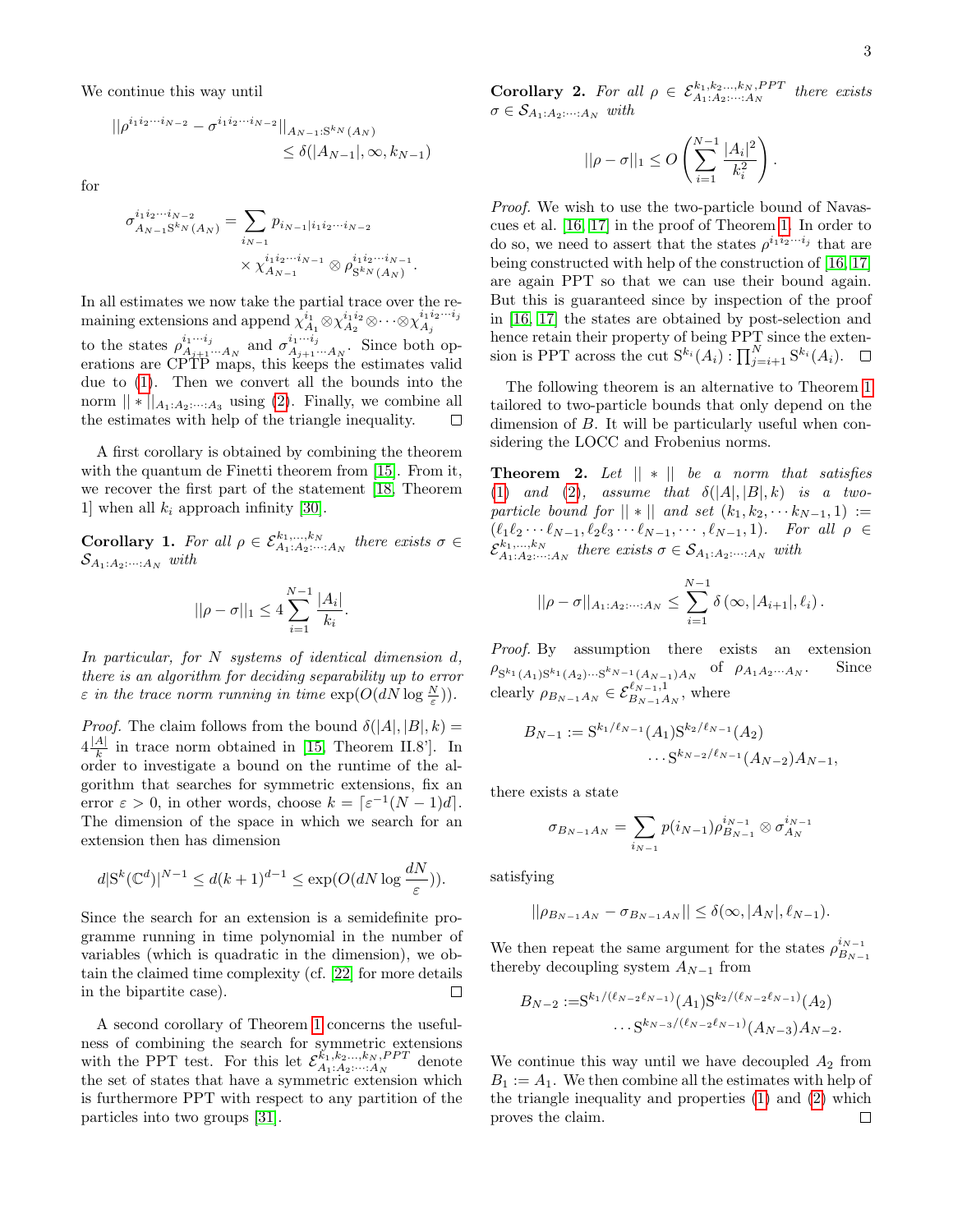The following corollary of Theorem [2](#page-2-0) shows that detecting multiparticle separability is much more efficient than what was previously anticipated.

Corollary 3.  $Set (k_1, k_2, \cdots k_{N-1}, 1)$  :=  $(\ell_1\ell_2 \cdots \ell_{N-1}, \ell_2\ell_3 \cdots \ell_{N-1}, \cdots, \ell_{N-1}, 1);$  then for all  $\rho \in \mathcal{E}_{A_1:A_2:\cdots:A_N}^{k_1,\ldots,k_N}$  there exists  $\sigma \in \mathcal{S}_{A_1:A_2:\cdots:A_N}$  with

$$
||\rho - \sigma||_{LOCC(A_1:A_2:\cdots: A_N)} \leq \frac{1}{8\ln 2} \sum_{i=1}^{N-1} \sqrt{\frac{\log |A_i|}{\ell_i}},
$$

and

$$
||\rho - \sigma||_2 \le \frac{\sqrt{153}}{8 \ln 2} \sum_{i=1}^{N-1} \sqrt{\frac{\log |A_i|}{\ell_i}}.
$$

In particular, deciding separability up to error  $\varepsilon$ , in LOCC or Frobenius norm, can be done in time  $\exp(O(\varepsilon^{-2(N-1)} N^{2N-1} \prod_{i=1}^N \log |A_i|)), \text{ i.e. in}$ quasipolynomial-time for constant error and a constant number of parties.

*Proof.* The claim follows from the bound  $\delta(|A|, |B|, k)$  =  $\frac{1}{8 \ln 2} \sqrt{\frac{\log |B|}{k}}$  $\frac{E[B]}{k}$  in LOCC norm obtained in [\[21,](#page-4-10) Corollary 2]. Since the Frobenius norm does not satisfy [\(1\)](#page-1-1), we carefully go through the proof with the LOCC norm, trace out where needed and then replace all norms by Frobenius norms using the following identity between them, proved in [\[24\]](#page-4-17):  $|| * ||_{LOCC} \ge \frac{1}{\sqrt{153}} || * ||_2$ .

In order to investigate a bound on the runtime of the algorithm that searches for symmetric extensions, fix an error  $\varepsilon > 0$ . Setting  $\ell_i := \frac{1}{(8 \ln 2)^2} (N-1)^2 \epsilon^{-2} \log |A_{i+1}|$  we see that the error is at most  $\varepsilon$ . The runtime then equals a polynomial in the number of variables, which is smaller than  $|A_N||A_{N-1}|^{\ell_{N-1}} \cdots |A_1|^{\ell_1 \ell_2 \cdots \ell_{N-1}} = \exp(O((N -$ 1)<sup>2N-1</sup> $\epsilon^{2(N-1)} \prod_{i=1}^{N} \log |A_i|$ ) since  $|S^k(A)| \leq |A|^k$ [\[32\]](#page-4-18).

Recovering a quantum de Finetti theorem: The final result shows that one can obtain a quantum de Finetti theorem from the bounds derived above.

<span id="page-3-9"></span>**Theorem 3.** Let  $n \leq N \leq k$  and  $\|\cdot\|$  be a norm sat-isfying [\(1\)](#page-1-1), [\(2\)](#page-1-2) and  $||*|| \le ||*||_1$ . For all permutation-P invariant states  $\rho_{A^k}$  [\[33\]](#page-4-19) there exists a state  $\sigma_{A^k}$  =  $i \cdot p_i \sigma_i^{\otimes k}$  with

$$
||\rho_{A^n} - \sigma_{A^k}||_{A:A:\dots:A} \le (N-1)\delta(\infty, |A|, k^{\frac{1}{N}}) + 2\frac{n^2}{N}
$$

Proof. We first apply Theorem [2](#page-2-0) and subsequently [\[25,](#page-4-20) Theorem 6].  $\Box$ 

A direct consequence of the previous theorem is a de Finetti theorem in LOCC norm which only depends *log*arithmically on the local dimension.

**Corollary 4.** Let  $n \leq N \leq k$ . For all permutationinvariant states  $\rho_{A^k}$  there exists a state  $\sigma_{A^k} = \sum_i p_i \sigma_{A,i}^{\otimes k}$ with

$$
||\rho_{A^k} - \sigma_{A^k}||_{LOCC(A:A:\dots:A)} \le (N-1)\frac{\sqrt{\log|A|}}{k^{\frac{1}{2N}}} + 2\frac{n^2}{N}
$$

which goes to zero for  $n \ll N \ll k$  (e.g. for constant  $n, N = \sqrt{\log k}$  and  $k \to \infty$ ).

Proof. The claim follows directly from Theorem [3](#page-3-9) and [\[21,](#page-4-10) Corollary 2].  $\Box$ 

Discussion: Fast algorithms for deciding separability of quantum states are important both from a theoretical perspective in quantum information theory and from the point of view of experimental work in the generation of multiparticle quantum states. There one is typically interested in showing that the state created is entangled, as a proof of a successful implementation of the experiment. It is therefore of great interest to devise better algorithms for separability and to understand the strentghs and limitations of current techniques. In this work we have shown that the detection of multiparticle entanglement can be done much faster than what was previously thought. Our result gives conclusive evidence for the use of the Search for Symmetric Extensions as a practical test of separability and we hope it fosters further theoretical and experimental investigation on the detection of multiparticle entanglement.

FB is supported by a "Conhecimento Novo" fellowship from FAPEMIG. MC is supported by the Swiss National Science Foundation (grant PP00P2-128455) and the German Science Foundation (grants CH 843/1-1 and CH 843/2-1).

- <span id="page-3-0"></span>[1] C.H. Bennett, G. Brassard, C. Crépeau, R. Jozsa, A. Peres, and W. K. Wootters. Phys. Rev. Lett. 70, 1895 (1993).
- <span id="page-3-1"></span>[2] C.H. Bennett and G. Brassard. Proc. IEEE Int. Conference on Computers, Systems and Signal Processing, Bangalore, India, IEEE 175, (1984).
- <span id="page-3-2"></span>[3] A.K. Ekert. Phys. Rev. Lett. **67**, 661 (1991).
- <span id="page-3-3"></span>C.H. Bennett, I. Devetak, A.W. Harrow, P. W. Shor, and A. Winter. [arXiv:0912.5537v](http://arxiv.org/abs/0912.5537)1 [quant-ph].
- <span id="page-3-4"></span>[5] M. Berta, M. Christandl, and R. Renner. To appear in Comm. Math. Phys., (2011). [arXiv:0912.3805v](http://arxiv.org/abs/0912.3805)2 [quantph].
- <span id="page-3-5"></span>[6] A. Peres. Phys. Rev. Lett. **77**, 1413 (1996).
- <span id="page-3-6"></span>[7] M. Horodecki, P. Horodecki, R. Horodecki. Phys. Lett. A 223, 1 (1996).
- <span id="page-3-7"></span>[8] M. Horodecki, P. Horodecki, and R. Horodecki. Phys. Rev. Lett. 80, 5239 (1998).
- <span id="page-3-8"></span>E. Størmer. J. Funct. Anal. **3**, 48 (1969).
- [10] R.L. Hudson and G.R. Moody. Z. Wahrschein. verw. Geb. 33, 343 (1976).